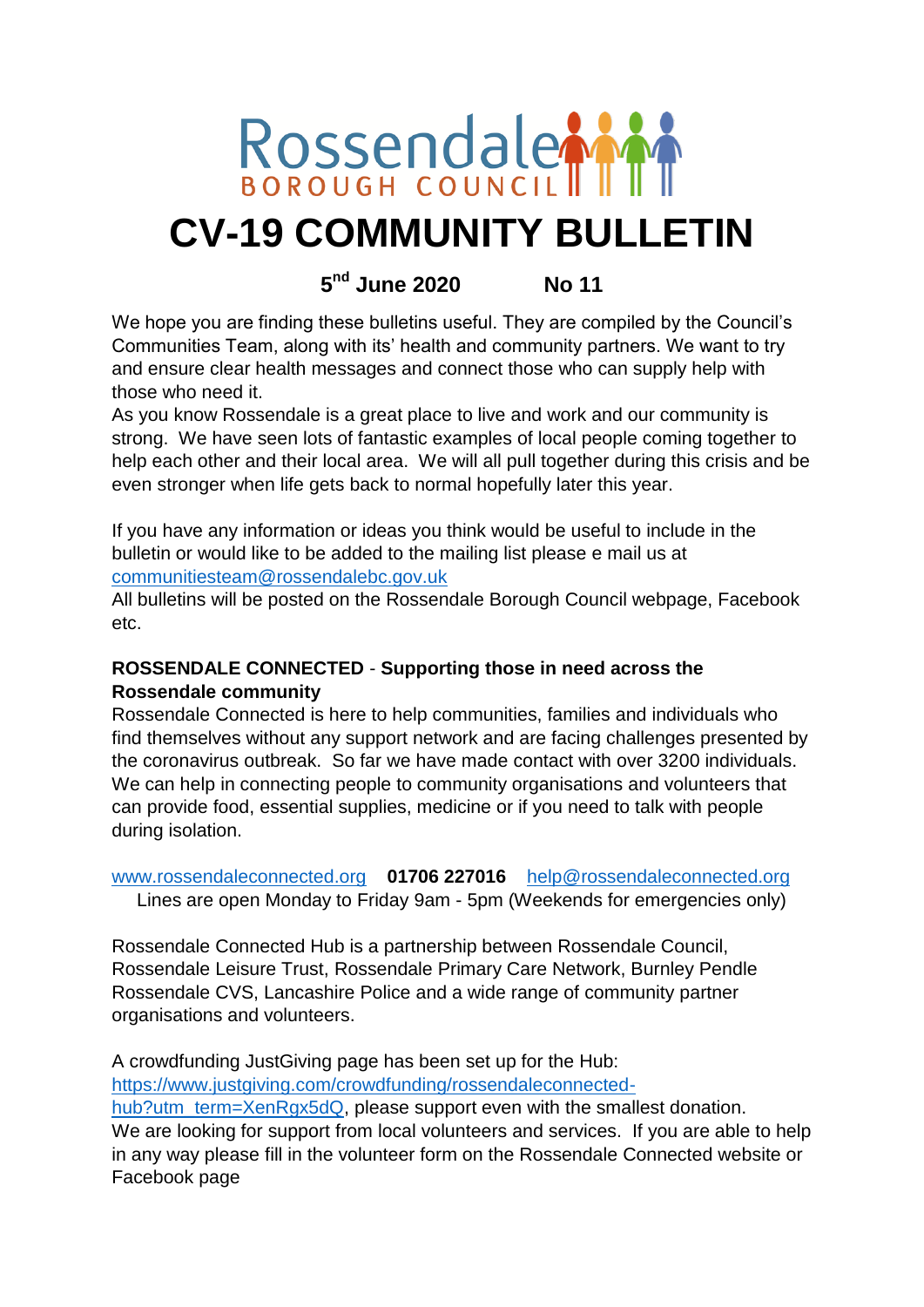#### **HEALTH MESSAGES**

The Healthy Rossendale Facebook page is the place to go for the latest health messages from the NHS, local G.P.s and other medical practitioners. This is currently updated daily.

#### **CHANGED GOVERNMENT GUIDELINES 'FOR' SHIELDED PEOPLE**

People who are shielding remain vulnerable and should continue to take precautions but can now leave their home if they wish, as long as they are able to maintain strict social distancing. If you choose to spend time outdoors, this can be with members of your own household. If you live alone, you can spend time outdoors with one person from another household. Ideally, this should be the same person each time. If you do go out, you should take extra care to minimise contact with others by keeping 2 metres apart.

### **CHANGED GOVERNMENT GUIDELINES FOR THE WIDER COMMUNITY**

From Monday 1 June, you can:

•spend time outdoors, including private gardens and other outdoor spaces, in groups of up to six people from different households, following social distancing guidelines

•visit car showrooms and outdoor markets

•in line with the arrangements made by your school, send your child to school or nursery if they are in early years, reception, year 1 or year 6, if you could not before

People who play team sports can meet to train together and do things like conditioning or fitness sessions but they must be in separate groups of no more than six and must be 2 metres apart at all times. While groups could practice ball skills like passing and kicking, equipment sharing should be kept to a minimum and strong hand hygiene practices should be in place before and after. You can also play doubles tennis with people from outside of your household as long as you remain 2 metres apart as far as possible. Any equipment that is used should be cleaned frequently

#### You **cannot:**

•visit friends and family inside their homes

•stay overnight away from your own home, except for in a limited set of circumstances, such as for work purposes

•exercise in an indoor sports court, gym or leisure centre, or go swimming in a public pool

•use an outdoor gym or playground

•gather outdoors in a group of more than six (excluding members of your own household)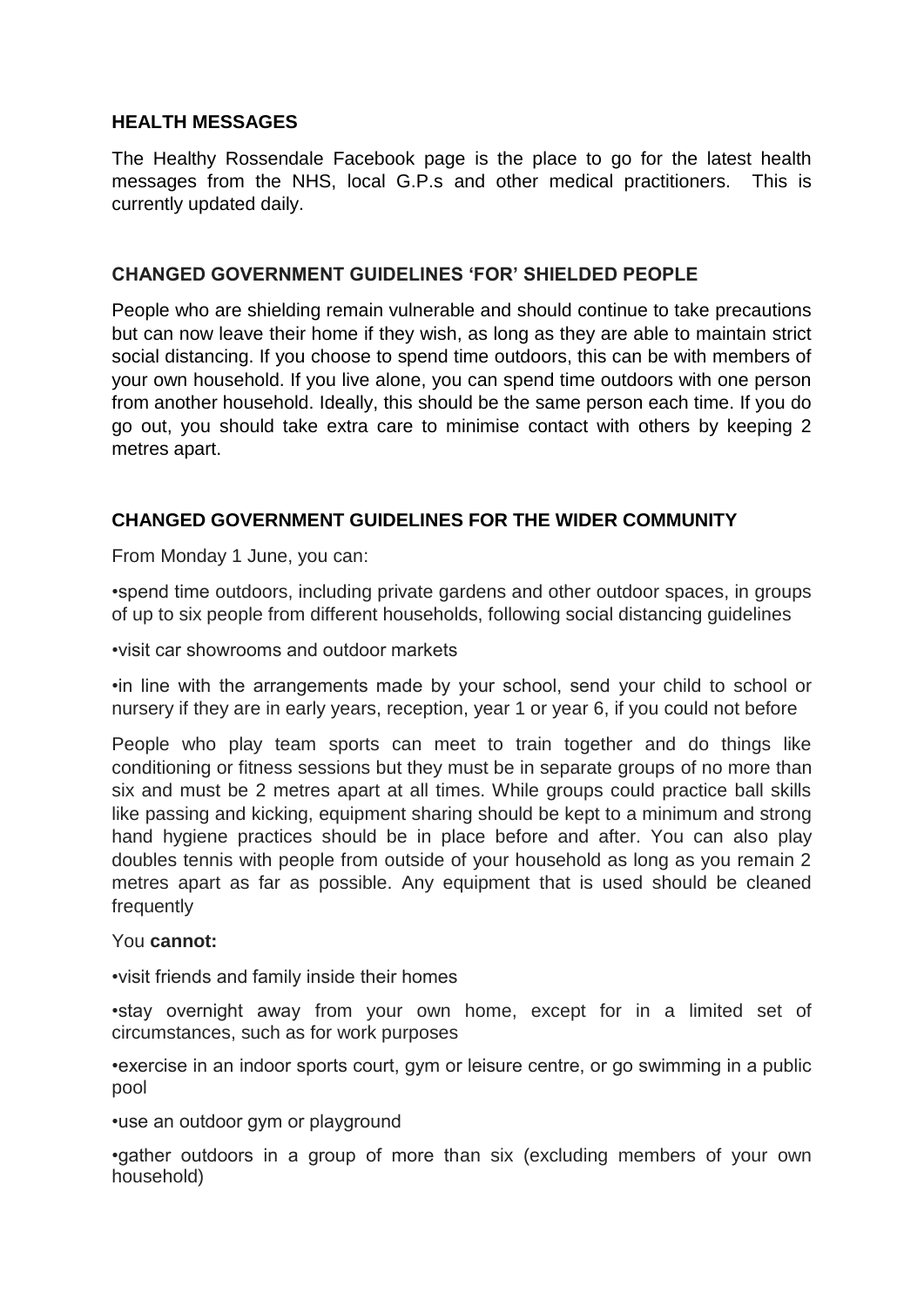#### **THE THERAPEUTIC FOREST**

The Therapeutic Forest is a local Social Enterprise led by a Mental Health team passionate about the therapeutic benefits of the outdoors. They deliver outdoor programmes for children and adults with a wide range of needs, co-led by therapists and outdoor leaders.

Due to COVID-19 they have taken the programme online, offering a 6-week Nature based Mindfulness and Wellbeing programme for residents in Rossendale and the North West.

The programme is free to access and takes place over 6 weeks. Their team introduce participants to 6 Mindful and Meditative Nature based activities. Alongside these activities, a Clinical Psychologist introduces a weekly evidence based technique to support Mental Health and Wellbeing.

The programme takes just 30 minutes a week, and upon completion participants will have a simple toolbox of activities and techniques to support Mental Health and Wellbeing.

Participants can sign up using this link: [https://thetherapeuticforest.podia.com/woodcraft-for-wellbeing](https://protect-eu.mimecast.com/s/c_4ECWn5Yf2zGRc6cPiu?domain=thetherapeuticforest.podia.com)

#### **Coronavirus Community Support Fund and other grant schemes**

The £200m Coronavirus Community Support Fund has been recently launched and is being administered through the National Lottery Community Fund (NLCF). Charities and social enterprises in England can submit applications through the NLCF website (www.tnlcommunityfund.org.uk).

The Fund has two key objectives:

.

- 1. **To increase community support to vulnerable people** affected by the Covid-19 crisis, through the work of civil society organisations.
- 2. **To reduce temporary closures of essential charities and social enterprises,** ensuring services for vulnerable people impacted by Covid-19 have the financial resources to operate, and so reduce the burden on public services.

Grants will allow organisations to meet service costs, where they are experiencing increased demand and/or short term income disruption. Grants will also allow organisations to refocus services to address more immediate beneficiary needs in light of Covid-19.

Additionally, government has other sources of funding available to apply to:

● The £3.45m [Covid-19 Food Charity Grant Scheme](https://defra.bravosolution.co.uk/web/login.html) to provide immediate support to keep food charities and front-line food aid charities open and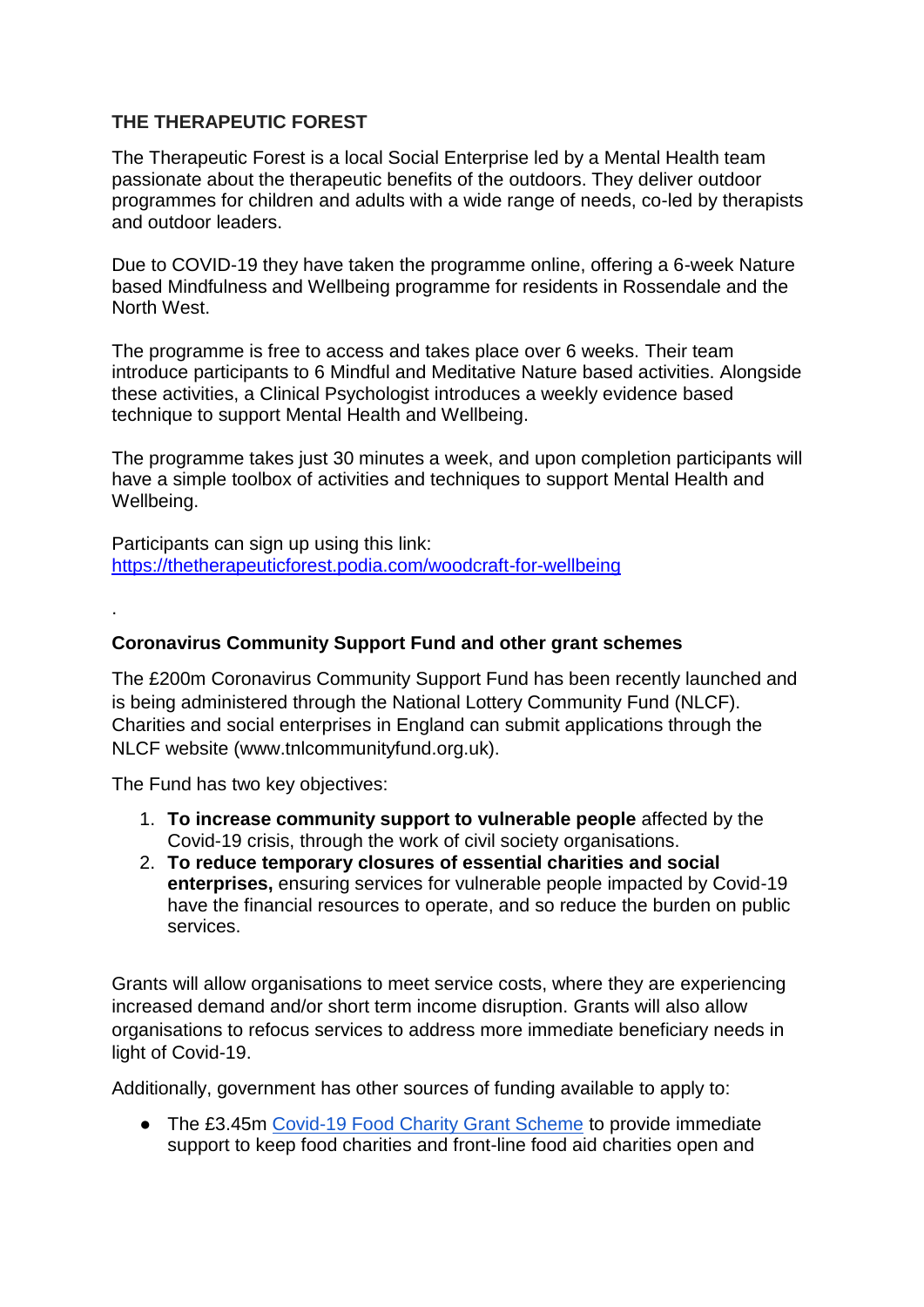supporting the vulnerable, due to the economic impacts of Covid-19, with a continual supply of food otherwise not accessed through usual routes.

- A £10m [Domestic Abuse Safe Accommodation Fund:](https://www.gov.uk/government/publications/domestic-abuse-safe-accommodation-covid-19-emergency-support-fund) COVID-19 emergency support fund to support domestic abuse safe accommodation services who provide beds and offer the critical help victims and their children need.
- The £6m [Covid-19 Impact Programme](https://covenantfund.org.uk/programme/covid-19-impact-programme/) to ensure that people from Armed Forces communities can keep accessing important services, where resources for these services have been impacted by the Covid-19 pandemic.
- The £5m [Loneliness Covid-19 Grant Fund](https://www.gov.uk/government/publications/5-million-loneliness-covid-19-grant-fund) National organisations working to tackle loneliness and build social connections are invited to apply for a share of £5 million of funding, which the government is investing to help them to continue and adapt their critical work.
- The £6m [Covid-19 Homelessness Response Fund](https://www.homeless.org.uk/connect/news/2020/may/14/covid-19-homelessness-response-fund-to-provide-%C2%A36-million-to-charities-1) to provide emergency funding to homelessness charities directly affected by the Coronavirus.

Funding is also available through Children in Need and Comic Relief: Details on how it is being distributed and how to apply can be found on each organisation's website:

- [www.ukcommunityfoundations.org/our-network](https://www.ukcommunityfoundations.org/our-network)
- [www.bbcchildreninneed.co.uk/grants/apply/](https://www.bbcchildreninneed.co.uk/grants/apply/)
- [www.comicrelief.com/the-big-night-in-how-you-are-helping](https://www.comicrelief.com/the-big-night-in-how-you-are-helping)

# **LANCASHIRE ARCHIVES COVID 19 PANDEMIC COLLECTION- CAN YOU HELP?**

Lancashire Archives have launched a project to collect and preserve the experiences of Lancashire residents during the Covid 19 pandemic. They would like to share this project with as wide an audience as possible through library user groups, museum Friends, arts groups, community groups and any interested individuals.

Archives are not just about the past, but are a reflection of the present and a resource for the future. Lancashire Archives would like as many people as possible to be a part of this unique collection through their words, their images, even sound recordings. Anything and everything is welcome, diary entries, poems, photographs, posters, recordings, the choice is yours. They will be publishing at least some of the submissions through social media in the coming weeks.

There is more information on our website at [Lancashire Archives and the Covid 19](https://protect-eu.mimecast.com/s/Kv3FCX6gZH1nARf6qheQ?domain=lancashire.gov.uk/)  [pandemic archive collection.](https://protect-eu.mimecast.com/s/Kv3FCX6gZH1nARf6qheQ?domain=lancashire.gov.uk/)Contributors can send digital contributions to [archives@lancashire.gov.uk](mailto:archives@lancashire.gov.uk) or hard copy to Lancashire Archives, Bow Lane, Preston, PR1 2RE

Please include your name, age and where you live (not a full address, an area will be fine).For those still working, send impressions of working through these events, tell them about the changes you are dealing with, share photographs of your working from home arrangements, give us recordings or videos. Again, anything you would like to share with the future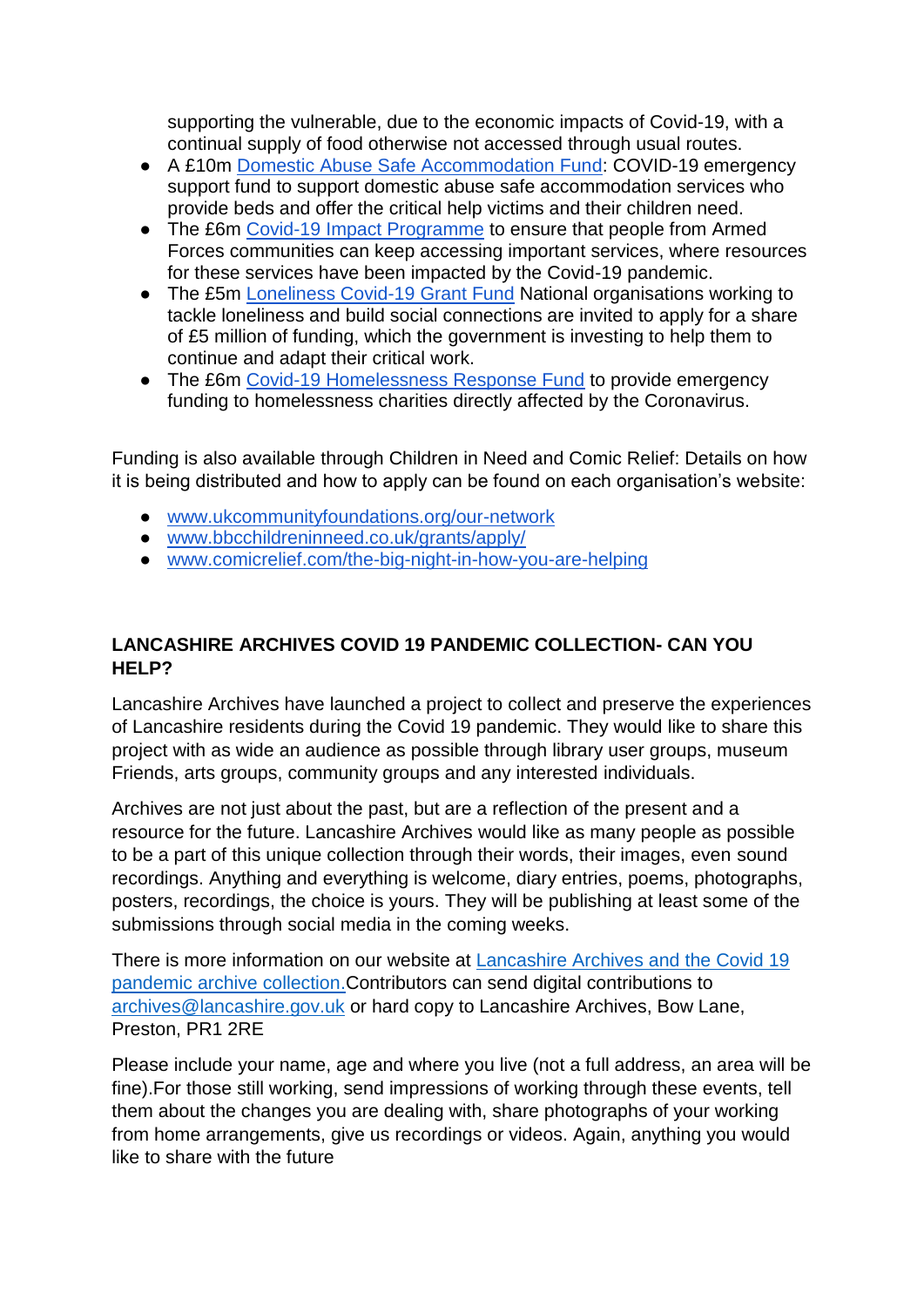



Rossendale Chisendale Rossendale Lancashire 2014

# **GIVE**

**Helping others however** we can has a powerful effect on our wellbeing.

Cive a helping hand, your time, or a video call to a friend or neighbour. Giving is good for us and it spreads happiness too.

Send a message of appreciation to those helping others. If it's safe for you to do so ask a neighbour if you can pick up something from the shops for them.

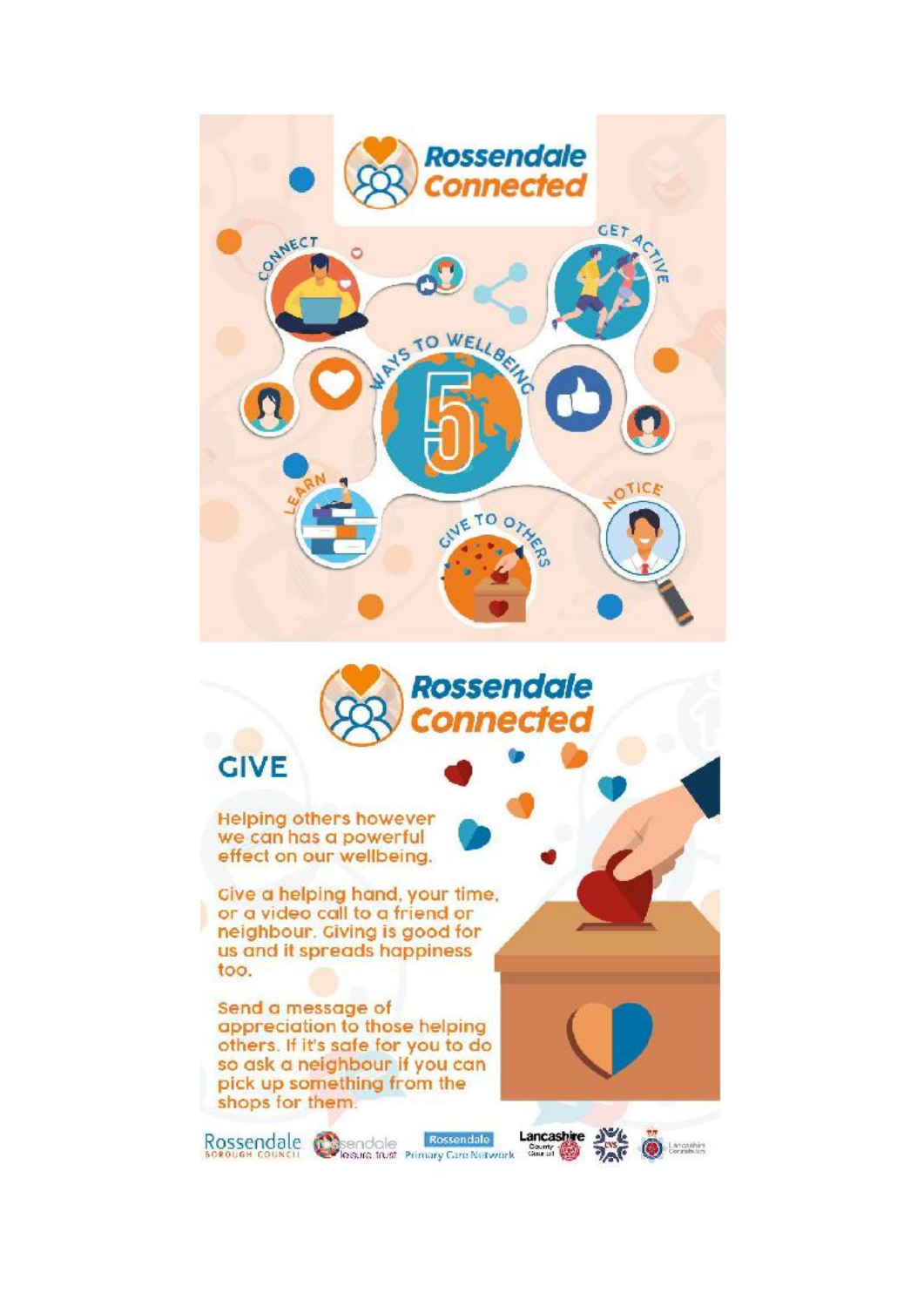

Rossendale Chicago Rossendale Lancasine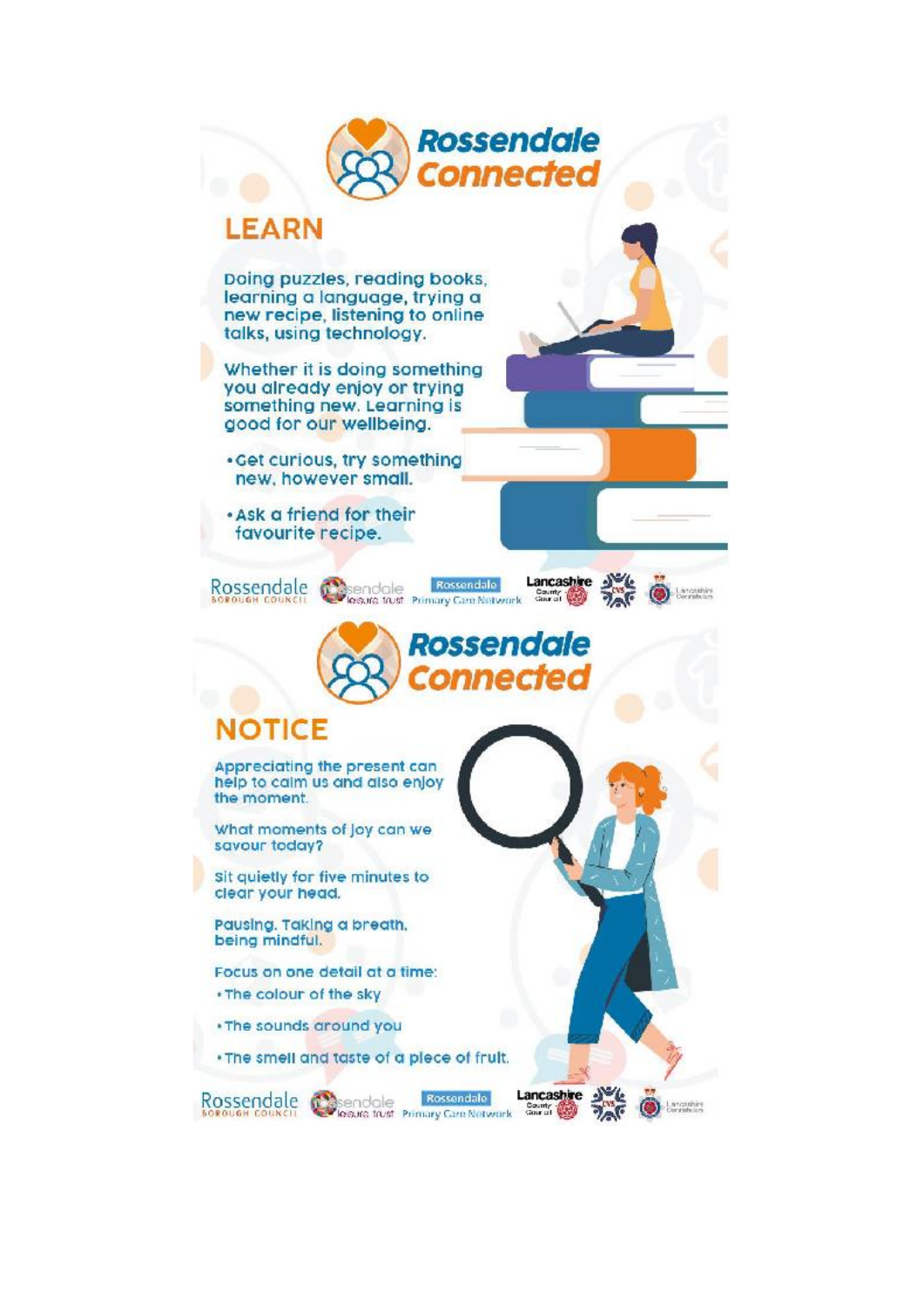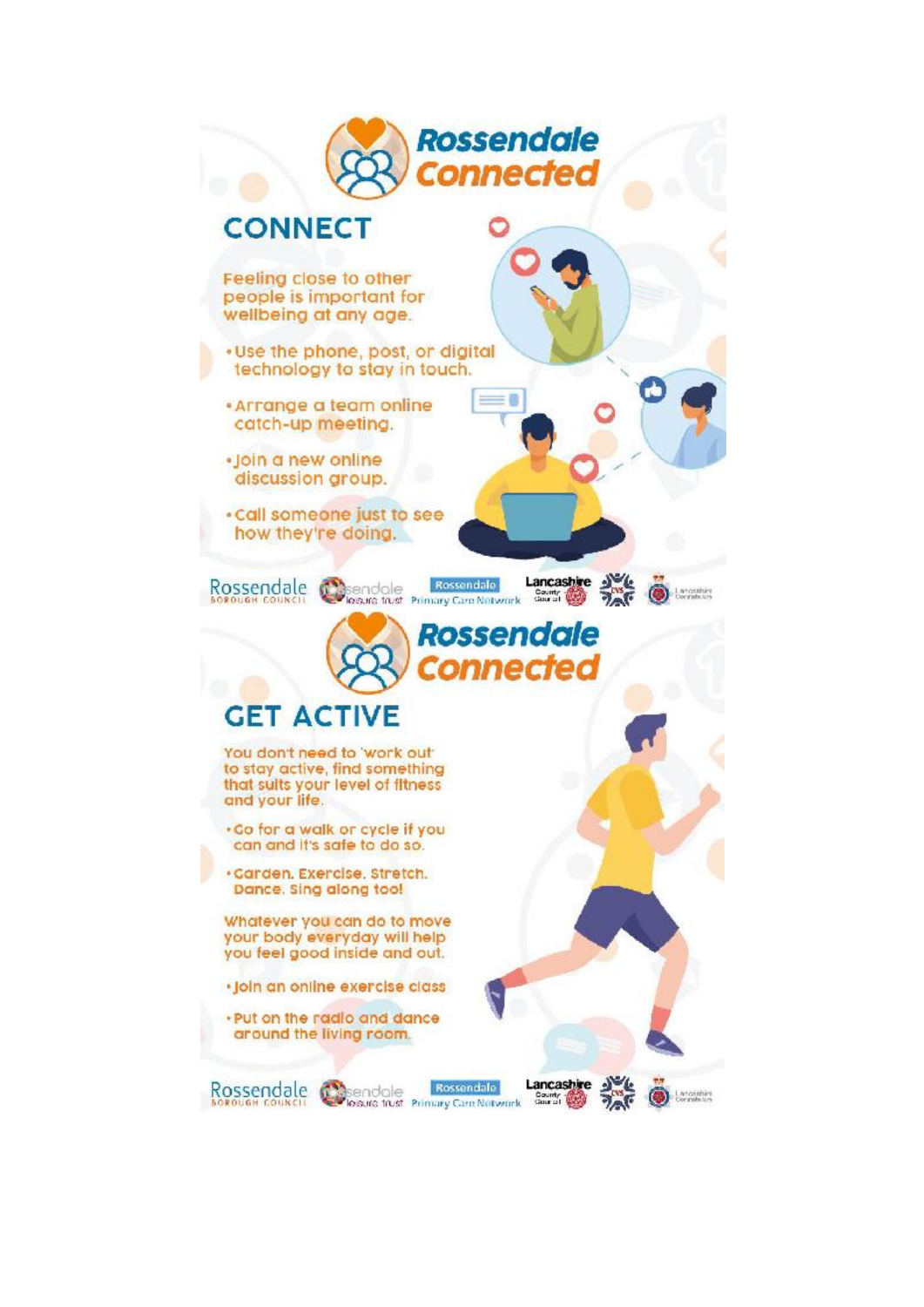# **THE BIG LUNCH AND THE RAFT FOUNDATION**

The Big Lunch is the UK's annual Thanksgiving weekend for neighbours and communities. Now more than ever we need to make time for each other so let's join in, celebrate community connections and have fun with The Big Lunch.

We may not be able to meet, but we do all still have to eat so let's share a #VirtualBigLunch whilst apart.

To add to the fun why not join in the Store Cupboard Masterchef challenge. Raid your cupboard, fridge and/ or freezer and get creative. Share photos of your creation and you enjoying sharing it either with household members, in gardens, on balconies or driveways with socially distanced neighbours or have a zoom shared lunch perhaps add in a zoom quiz or charades. Find out more about the RAFT Foundation (Rossendale's Foodbank) Big Lunch at

<https://www.facebook.com/events/1407133512820432/>

Resources to organise your own Big Lunch can be found at <https://www.edenprojectcommunities.com/thebiglunchhomepage>

Save the Date 6-7th June